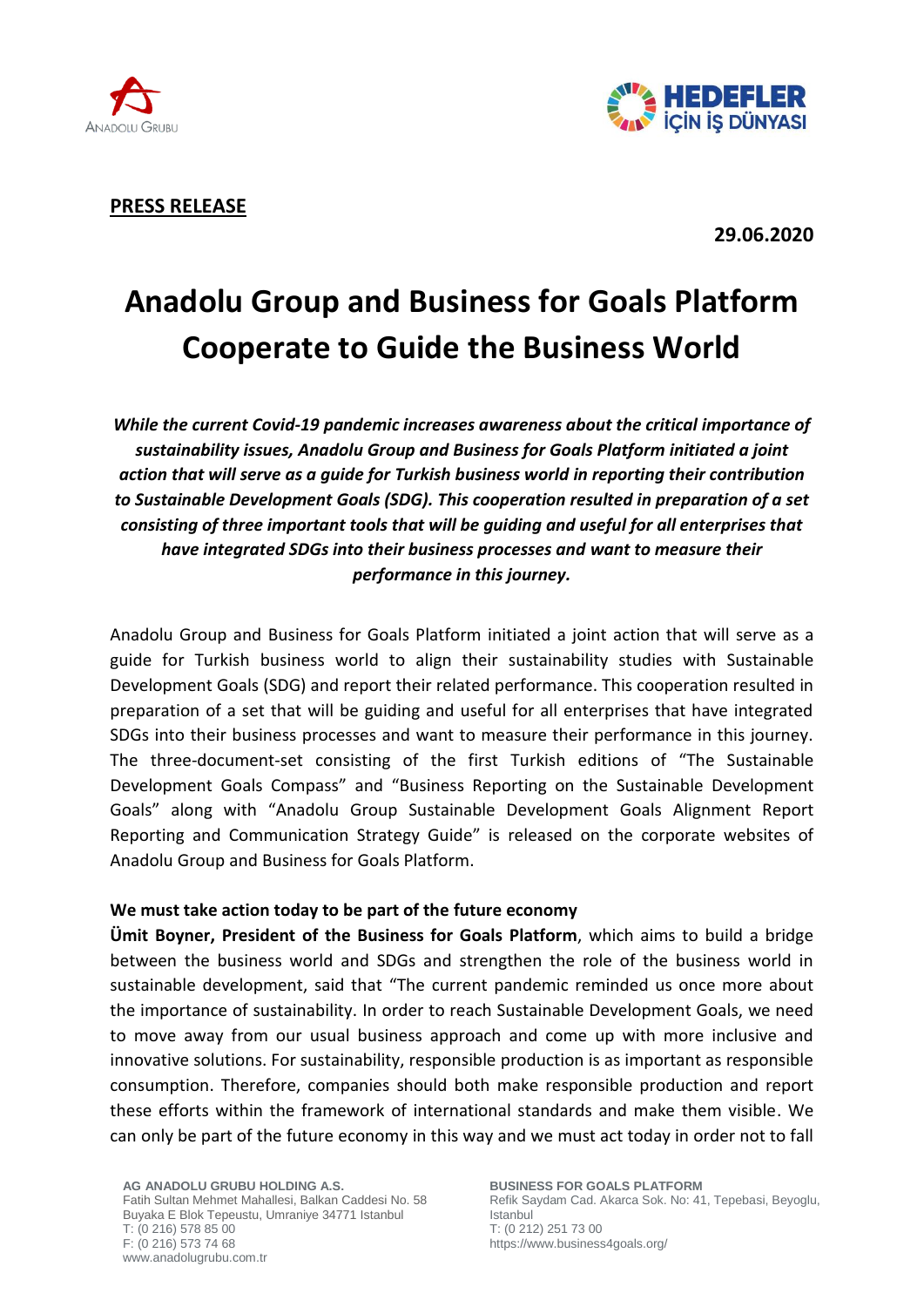



behind. It should be noted that enterprises that have inclusively and responsibly integrated SDGs into their business manners gain more competitive advantage and become more financially sustainable compared to those which have not. Therefore, as the Business for Goals Platform, we encourage companies to set their SDG priorities and to experience SDG reporting by all companies, whether large or small."

# **We aim to set an example for organizations of all scales in the reporting process**

Pointing out that the awareness about the critical importance of sustainability issues increased during the pandemic period, **Hurşit Zorlu, Anadolu Group CEO** stated that "We are going through a period in which companies that have made progress in the sustainability issues will greatly reap the benefit of that, and companies that fell behind, will feel this deficiency further. Last year, under the brand of Anadolu'dan Yarınlara (From Anadolu to the Future), which represents the future-oriented vision of our Group, we published our Anadolu Group Sustainable Development Goals Alignment Report that demonstrates the points where our sustainability inquiries and practices during the period of 2015 to 2018 contributed to the 17 goals set by the United Nations, as well as our contribution to achievement of global objectives. Now, within the scope of our cooperation with Business for Goals Platform, we prepared the Anadolu Group Sustainable Development Goals Alignment Report Reporting and Communication Strategy Guide in order to share the steps we followed and the methodology we established for the preparation of the aforementioned report with the business world. Besides, we introduce two highly important guiding documents for SDGs into the Turkish literature. With these guiding documents, we aim to set an example for organizations of all scales that want to participate in the reporting process that will contribute to realization of SDGs and to analyze their respective performance and share solutions with the whole world.

# **Private sector plays a critical role in determining whether SDGs could be achieved**

**United Nations Development Programme (UNDP) Turkey Resident Representative Claudio Tomasi** stated that the private sector will play a critical role in determining whether SDGs could be realized over the next decade or not and said: "In 2020, the United Nations launched the countdown to 2030 and announced the Decade of Action. While realization of SDGs requires active participation of all segments of the society, the private sector is among the leading stakeholders in this process. Companies should move to inclusive and sustainable business strategies in line with Agenda 2030. Changing production and consumption patterns in this direction is key to achieve the globally agreed SDGs. UNDP is redoubling its cooperation with public and private sector to produce this positive change. This is a great example that sets good standards and I invite all businesses to practice SDG reporting".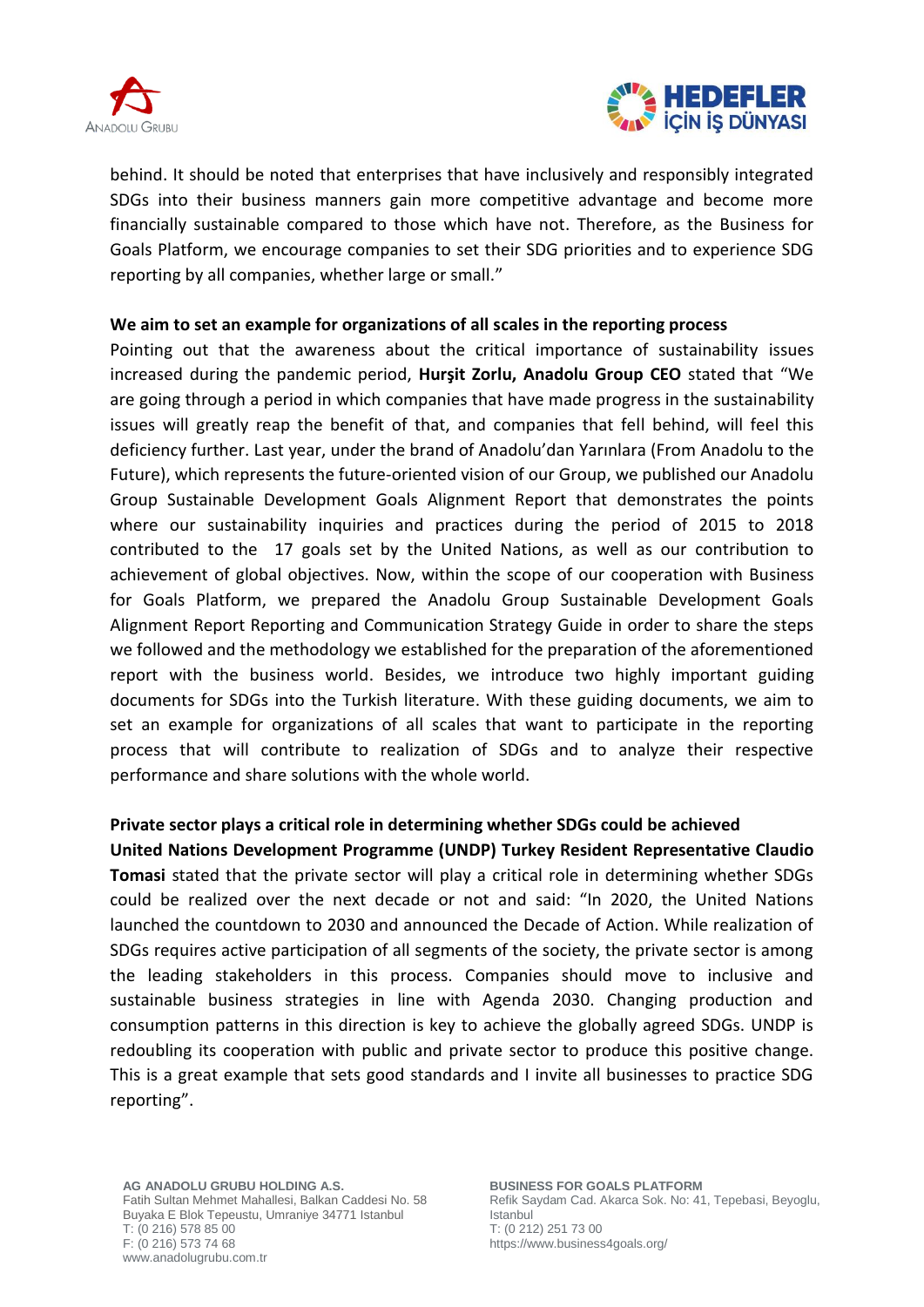



# **Information and experience the enterprises need are offered together**

From the three documents created by the cooperation, "The Sustainable Development Goals Compass", the original of which was prepared by The Global Reporting Initiative (GRI), UN Global Compact (UNGC) and The World Business Council for Sustainable Development (WBCSD), guides enterprises on how to align their strategies with SDGs and how to measure and manage their contributions to the achievement of SDGs. "Business Reporting on the Sustainable Development Goals" prepared by GRI and UNGC outlines the "principles-based prioritization" process aimed at helping the enterprises identify and prioritize SDGs, take action and report progress for the SDGs they prioritized. These two theoretical documents are put into practice via "Anadolu Group Sustainable Development Goals Alignment Report Reporting and Communication Strategy Guide". With this set, the lessons learned as a result of the knowledge and experience they need in a similar reporting process are given to companies one-to-one.

# *About Anadolu Group*

*Anadolu Group has been founded by Yazıcı and Özilhan families in 1950. Carrying its existence into the future with its vision of being "the star that links Anatolia to the world and the world to Anatolia", the Group operates in 19 countries with approximately 80 companies, 66 production facilities and approximately 80 thousand employees. Acting in accordance with its mission to cooperate with the world's leading global brands through its commitment to partnership culture and to develop branded consumer products, it continues its healthy and fast growth by creating added value for Turkey in line with its target of globalization as a regional player abroad. It maintains its activities in a wide area with operations in industries of beer, soft drink, retail, agriculture, automotive, stationery, quick service restaurant, real estate and energy. With an understanding of social responsibility, the Group contributes to the society in areas of education, health and sports by Anadolu Foundation, Anadolu Medical Center and Anadolu Efes Sports Club.*

### *About Business for Goals Platform*

*Acting on the philosophy that all actors in the society have a role to play for sustainable development, founded jointly by TURKONFED, TUSIAD and UNDP, the Business for Goals Platform is the world's first-ever Think-Do-Tank platform launched by private sector initiative. Centred on the 17 Sustainable Development Goals of the United Nations on issues ranging from poverty to climate change, from gender equality to environment, the Platform aims to muster the private sector, public sector and NGOs on the common denominator of "sustainable development" and formulate roadmaps guiding the private sector to becoming a solution partner for development.*

### *About UN Global Compact and Global Compact Turkey:*

*UN Global Compact, the world's largest corporate sustainability initiative, supports companies to align their strategies and operations with the 10 universally accepted Principles, and leads the business world to achieve Sustainable Development Goals. Global Compact Turkey, which is among the pioneering Local Networks from 70+ Local Networks of UN Global Compact, aims to promote the*